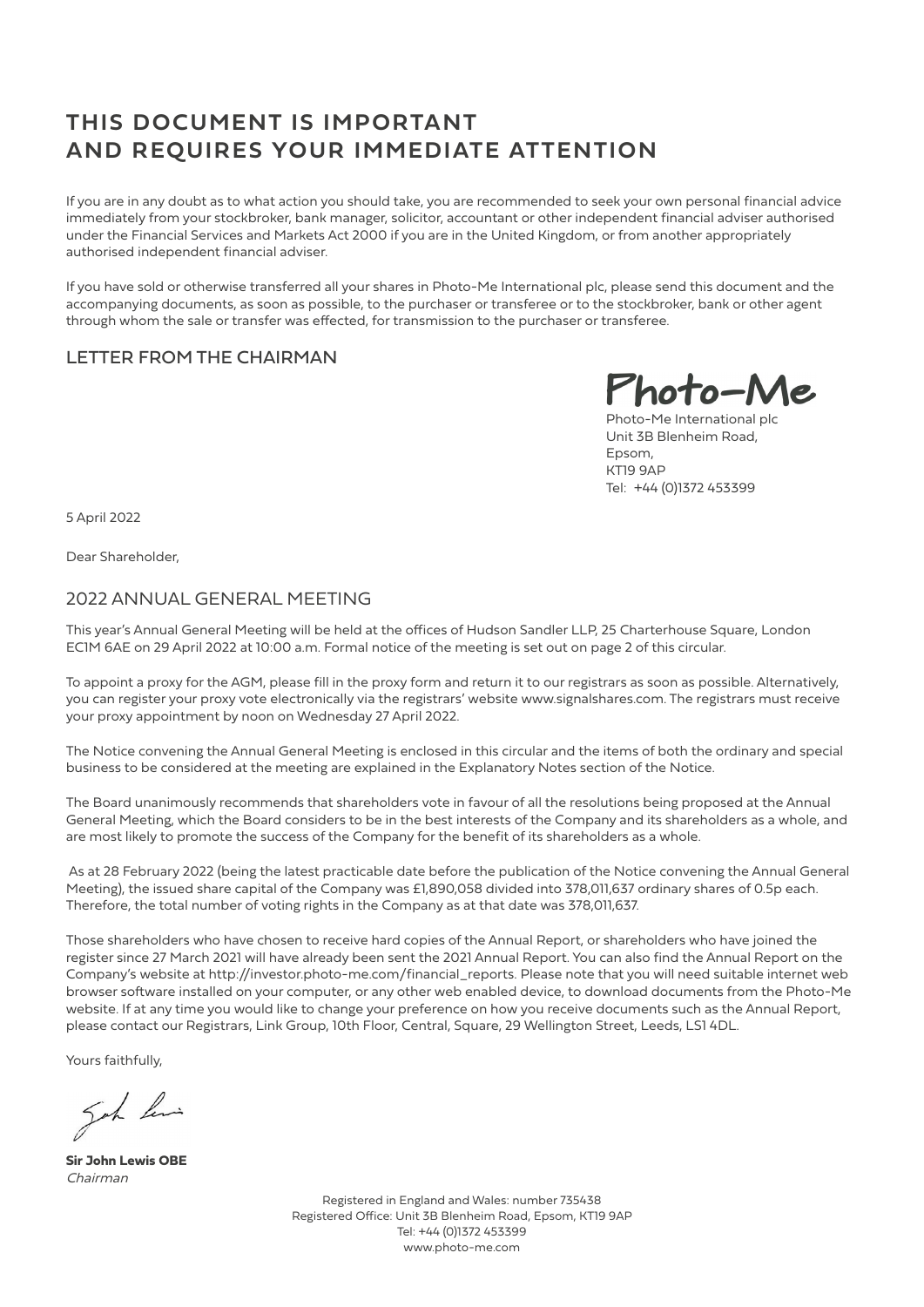# **NOTICE OF ANNUAL GENERAL MEETING**

NOTICE IS HEREBY GIVEN that the fifty-ninth Annual General Meeting of Photo-Me International plc (the 'Company') will be held at the offices of Hudson Sandler LLP, 25 Charterhouse Square, London EC1M 6AE on 29 April 2022 at 10:00 a.m. to consider and, if thought fit, pass the following Resolutions which will be proposed, in the case of Resolutions 1 to 11 as ordinary business, and resolutions 12 to 16 as special business. Resolutions 1 to 12 inclusive will be proposed as ordinary resolutions; resolutions 13 to 16 inclusive will be proposed as special resolutions.

## AS ORDINARY BUSINESS

#### **Ordinary resolutions:**

#### **Reports and accounts**

1. THAT the Company's Accounts and the Reports of the directors and the auditor for the year ended 31 October 2021 be received.

#### **Remuneration report**

2. THAT the directors' remuneration report for the year ended 31 October 2021 as set out on pages 74 to 90 of the Annual Report (other than the part containing the directors' remuneration policy) be approved.

#### **Dividend**

3. THAT a final dividend of 2.89p per ordinary share in respect of the year ended 31 October 2021 be declared to be payable on 13 May 2022.

#### **Auditor**

- THAT Mazars LLP be re-appointed auditor of the Company to hold office from the conclusion of the meeting until the conclusion of the next general meeting at which accounts are laid before the Company.
- 5. THAT the directors of the Company be authorised to determine the remuneration of the auditor.

#### **Directors**

- 6. THAT Mr Emmanuel Olympitis be re-elected as a director.
- 7. THAT Mr Jean-Marc Janailhac be re-elected as a director.
- 8. THAT Ms Tania Crasnianski be elected as a director.
- 9. THAT Ms Camille Claverie be elected as a director.
- 10. THAT Mr René Proglio be elected as a director.
- 11. THAT Mr Sigieri Diaz della Vittoria Pallavicini be elected as a director.

## AS SPECIAL BUSINESS

#### **Authority to allot shares**

- 12. THAT, in substitution for all existing authorities, the directors be generally and unconditionally authorised in accordance with Section 551 of the Act to allot shares in the Company or to grant rights to subscribe for or to convert any security into shares in the Company:
	- (a) up to an aggregated nominal amount of £630,019 (representing approximately one-third of the Company's issued ordinary share capital as at 28 February 2022 (the 'Latest Practicable Date')) (such amount to be reduced by any allotments or grants made under paragraph 12 (b) below in excess of such sum); and
	- (b) in so far as such shares comprise equity securities (as defined in section 560 of the Act) up to a nominal amount of £1,260,038 (such amount to be reduced by any allotment made under paragraph 12 (a) above) in connection with an offer by way of a rights issue:
		- (i) to ordinary shareholders in proportion (as nearly as may be practicable) to their existing holdings; and
		- (ii) to holders of other equity securities as required by the rights of those securities or as the directors otherwise consider necessary,

 provided that the directors may impose any limits or restrictions and make any arrangements which they consider necessary or appropriate to deal with treasury shares, fractional entitlements, record dates, legal, regulatory or practical problems in, or under the laws of, any territory or any other matter. The authority conferred by this resolution 12 shall expire at the earlier of the conclusion of the next Annual General Meeting of the Company or 15 months from the date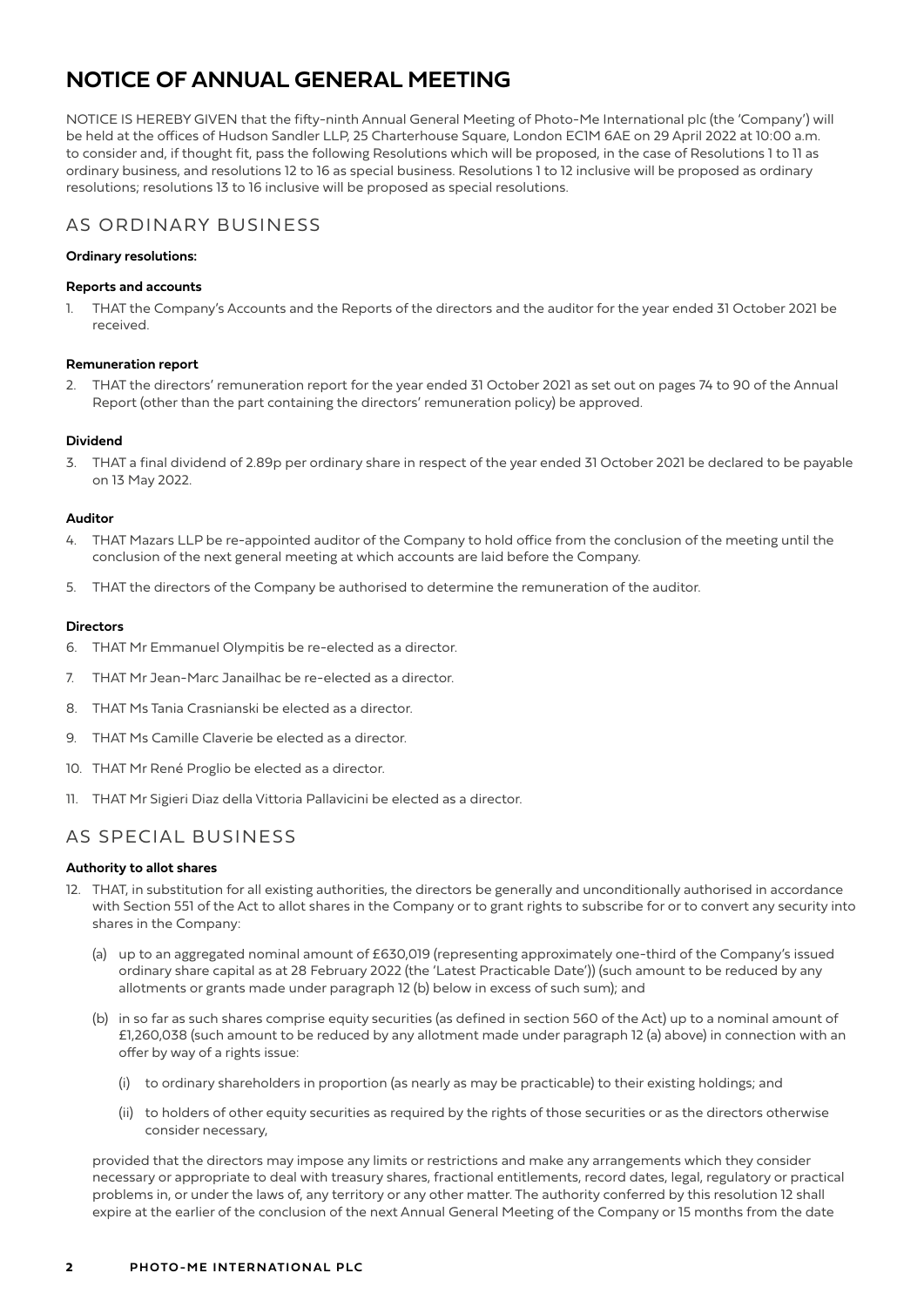this Resolution is passed (unless previously renewed, varied or revoked by the Company in general meeting), provided that the Company may make offers and enter into agreements before this authority expires which would, or might, require equity securities to be allotted or subscription or conversion rights to be granted after the authority ends and the directors may allot equity securities or grant rights to subscribe for or convert securities into ordinary shares under any such offer or agreement as if the authority had not expired.

#### **Special Resolutions:**

#### **Notice of general meetings**

13. That a general meeting other than an Annual General Meeting may be called on not less than 14 clear days' notice.

#### **Authority to disapply pre-emption rights**

- 14. THAT, subject to the passing of Resolution 12 above, the directors be empowered, pursuant to Sections 570 and 573 of the Act, to allot equity securities (within the meaning of Section 560 of the Act) for cash, pursuant to the authority conferred on them by Resolution 12 above, and to sell ordinary shares in the capital of the Company which are held by the Company in treasury, as if Section 561 of the Act did not apply to any such allotment or sale PROVIDED THAT this power shall be limited to the allotment of equity securities and the sale of treasury shares for cash in connection with an offer of, or invitation to apply for equity securities (but in the case of the authority granted under paragraph (ii) of Resolution 12, by way of a rights issue only):
	- (a) to ordinary shareholders in proportion (as nearly as may be practicable) to their existing holdings open for acceptance for a period fixed by the directors (and to holders of other equity securities as required by the rights of those securities or as the directors otherwise consider necessary), but subject to such exclusions or other arrangements as the directors may deem necessary or appropriate to deal with fractional entitlements, treasury shares, record dates, or legal, regulatory or practical difficulties which may arise in or under the laws of any territory, or the requirements of any regulatory body or stock exchange or any other matter whatsoever; and
	- (b) otherwise than pursuant to paragraph 14(a) above, having, in the case of ordinary shares, a nominal amount or, in the case of other equity securities, giving the right to subscribe for or convert into ordinary shares having a nominal amount not exceeding, in aggregate, £94,503 being equal to 5% of the issued ordinary share capital of the Company as at the Latest Practicable Date.

 The power hereby conferred on the directors by this Resolution shall (unless previously revoked or renewed by Special Resolution of the Company) cease to have effect when the authority under Resolution 12 above is revoked or would (if not renewed) expire, save that the Company may, before the power given by this Resolution expires, make an offer or agreement which would or might require equity securities to be allotted or treasury shares to be sold for cash after such expiry and the directors may allot equity securities or sell treasury shares for cash pursuant to such offer or agreement as if the power conferred by this Resolution had not expired.

#### **Further authority to disapply pre-emption rights**

15. THAT, subject to the passing of Resolution 12 above and in addition to the power conferred by Resolution 14 above, the directors be empowered, pursuant to Sections 570 and 573 of the Act, to allot equity securities (within the meaning of Section 560 of the Act) for cash, pursuant to the authority conferred on them by Resolution 12 above, and to sell ordinary shares in the capital of the Company which are held by the Company in treasury, as if Section 561 of the Act did not apply to any such allotment or sale PROVIDED THAT this power shall be limited to the allotment of equity securities or sale of treasury shares to any person up to an aggregate nominal amount of £94,503 being equal to 5% of the issued ordinary share capital of the Company as at the Latest Practicable Date AND PROVIDED FURTHER THAT the authority granted by this resolution 15 be used only for the purposes of financing (or refinancing, if the authority is to be used within six months after the original transaction) a transaction which the directors determine to be an acquisition or other capital investment of a kind contemplated by the Statement of Principles on Disapplying Pre-Emption Rights most recently published by the Pre-Emption Group prior to the date of this notice.

 The power hereby conferred on the directors by this Resolution shall (unless previously revoked or renewed by Special Resolution of the Company) cease to have effect when the authority under Resolution 12 above is revoked or would (if not renewed) expire, save that the Company may, before the power given by this Resolution expires, make an offer or agreement which would or might require equity securities to be allotted or treasury shares to be sold for cash after such expiry and the directors may allot equity securities or sell treasury shares for cash pursuant to such offer or agreement as if the power conferred by this Resolution had not expired.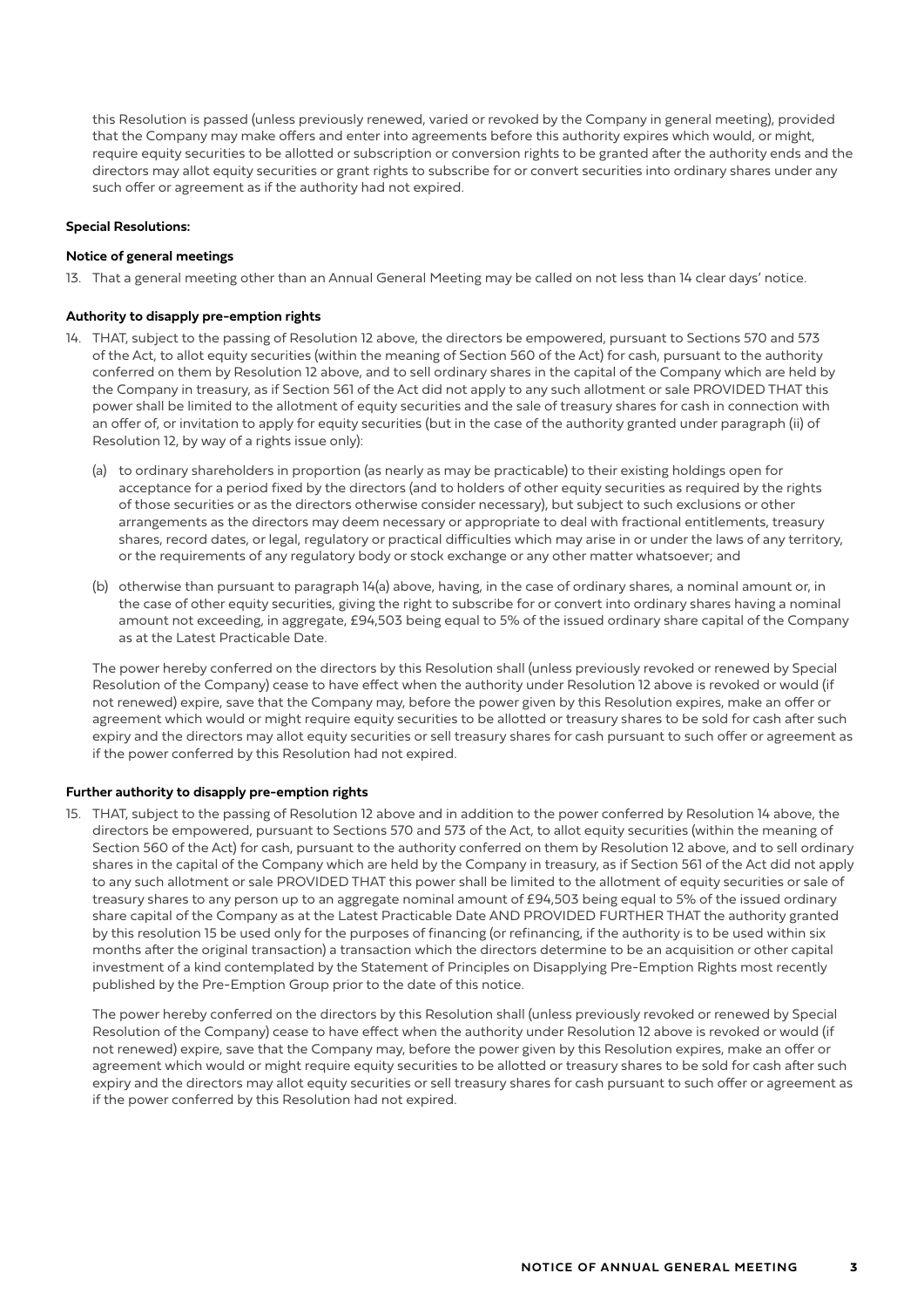## NOTICE OF ANNUAL GENERAL MEETING CONTINUED

#### **Authority to purchase own shares**

- 16. THAT the Company be generally and unconditionally authorised in accordance with Section 701 of the Act to make market purchases (within the meaning of Section 693(4) of the Act) of ordinary shares of 0.5p each in the capital of the Company, on such terms and in such manner as the directors may from time to time determine provided that:
	- (a) the maximum aggregate number of ordinary shares hereby authorised to be purchased is 37,801,164, representing 10% of the issued ordinary share capital of the Company as at the Latest Practicable Date;
	- (b) the minimum price (exclusive of expenses) which may be paid for an ordinary share is its nominal value;
	- (c) the maximum price (exclusive of expenses) which may be paid for an ordinary share shall be, in respect of an ordinary share contracted to be purchased on any day, the higher of:
		- (i) an amount which is not more than 5% above the average of the closing middle market quotations for an ordinary share as derived from the London Stock Exchange Daily Official List for the five business days immediately preceding the date on which that ordinary share is contracted to be purchased, or
		- (ii) the higher of the price of the last independent trade of an ordinary share or the highest current independent bid on the London Stock Exchange; and
	- (d) unless varied, revoked or renewed, the authority conferred by this Resolution 16 shall expire either at the conclusion of the next Annual General Meeting of the Company or on the expiry of 15 months from the passing of this Resolution, whichever is the first to occur, save that the Company may, before such expiry, enter into a contract or contracts to purchase ordinary shares which would or might be executed wholly or partly after such expiry and make purchases of ordinary shares in pursuance of such contract or contracts as if the authority conferred by this resolution had not expired.

By order of the Board

**Del Mansi** Company Secretary

Photo-Me International plc Unit 3B Blenheim Road, Epsom, KT19 9AP

5 April 2022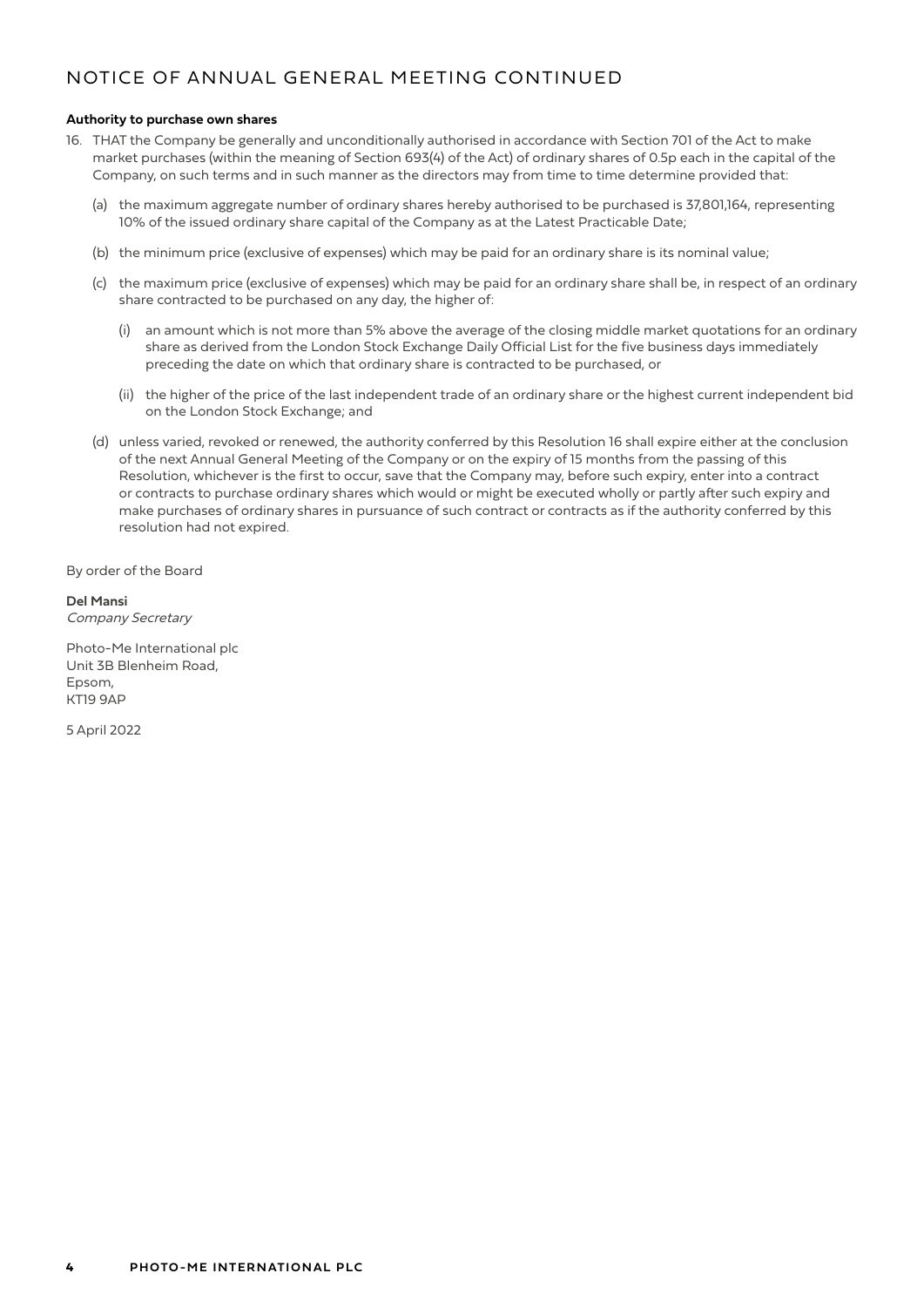# EXPLANATORY NOTES

## ATTENDANCE AND VOTING

A member entitled to attend and vote is entitled to appoint one or more proxies to attend, to speak, and to vote instead of him or her. A member may appoint more than one proxy in relation to the Annual General Meeting provided that each proxy is appointed to exercise the rights attached to a different share or shares held by that member. A proxy need not be a member of the Company. To be valid, the proxy form and any power of attorney or other authority under which it is executed (or a duly certified copy of such power of attorney or other authority) must be lodged with the Company's registrars, Link Group, PXS 1, Central Square, 29 Wellington Street, Leeds, LS1 4DL not less than 48 hours before the time fixed for the meeting (or any adjournment thereof), no account being taken of any part of a day that is not a working day. A proxy form is supplied with this Notice. Completion and return of the proxy form will not preclude a member from attending, speaking, and voting in person at the meeting should he or she subsequently decide to do so. A member can only appoint a proxy using the procedures set out in these explanatory notes and in the notes on the proxy form.

A member entitled to attend and vote is entitled to appoint one or more proxies to attend, to speak, and to vote instead of him or her. A member may appoint more than one proxy in relation to the Annual General Meeting provided that each proxy is appointed to exercise the rights attached to a different share or shares held by that member.

A proxy need not be a member of the Company but must attend the Annual General Meeting to represent you. Your proxy is strongly recommended to be the Chairman. Your proxy must vote as you instruct and must attend the Annual General Meeting for your vote to be counted. To be valid, the proxy form and any power of attorney or other authority under which it is executed (or a duly certified copy of such power of attorney or other authority) must be lodged with the Company's registrars, Link Group, 10th Floor, Central Square, 29 Wellington Street, Leeds, LS1 4DL not less than 48 hours before the time fixed for the meeting (or any adjournment thereof), no account being taken of any part of a day that is not a working day. A member can only appoint a proxy using the procedures set out in these explanatory notes and in the notes on the proxy form.

Pursuant to Regulation 41 of the Uncertificated Securities Regulations 2001, the Company specifies that only those members registered in the register of members of the Company as at the close of business on 27 April 2022 (or, in the case of an adjournment, the close of business on the day which is two working days before the time of the adjourned meeting) shall be entitled to attend and vote at the meeting in respect of the number of shares registered in their name at that time.

Changes to entries on the register of members after the close of business on 27 April 2022 (or, in the case of an adjournment, the close of business on the day which is two working days before the time of the adjourned meeting) shall be disregarded in determining the rights of any person to attend, speak or vote at the meeting.

If you are not a member of the Company but you have been nominated by a member of the Company under Section 146

of the Act to enjoy information rights (a 'Nominated Person'), you do not have a right to appoint any proxies under the procedures set out above. If you are a Nominated Person, you may have a right under an agreement between you and the member of the Company who has nominated you to have information rights (the 'Relevant Member') to be appointed or to have someone else appointed as a proxy for the meeting.

If you either do not have such a right or if you have such a right but do not wish to exercise it, you may have a right under an agreement between you and the Relevant Member to give instructions to the Relevant Member as to the exercise of voting rights. Your main point of contact in terms of your investment in the Company remains the Relevant Member (or, perhaps, your custodian or broker) and you should continue to contact them (and not the Company) regarding any changes or queries relating to your personal details and your interest in the Company (including any administrative matters). The only exception to this is where the Company expressly requests a response from you.

A corporation which is a member can appoint one or more corporate representatives who may exercise, on its behalf, all its powers as a member provided that no more than one corporate representative exercises powers over the same share.

In the case of joint holders, where more than one of the joint holders purports to appoint a proxy, only the appointment submitted by the most senior holder will be accepted. Seniority is determined by the order in which the names of the joint holders appear in the Company's register of members in respect of the joint holding (the first-named being the most senior).

The following documents are available for inspection at the Registered Office of the Company at any time during normal business hours on any weekday (excluding Saturdays, Sundays and public holidays) from the date of this Notice until the conclusion of the Annual General Meeting, and will also be available for inspection at the place of the Annual General Meeting from 15 minutes before the meeting until its conclusion:

- (i) register of interests of directors in the share capital of the Company;
- (ii) service contracts of executive directors; and
- (iii) letters of appointment of the non-executive directors.

Alternatively, should a shareholder wish to inspect any of these documents, please submit a request to the Company Secretary, Del Mansi, by post to Photo-Me International plc, Unit 3B Blenheim Road, Epsom KT19 9AP.

Members should note that it is possible that, pursuant to requests made by members of the Company under Section 527 of the Act, the Company may be required to publish on a website a statement setting out any matter relating to:

(i) the audit of the Company's accounts (including the auditor's report and the conduct of the audit) that are to be laid before the Annual General Meeting; or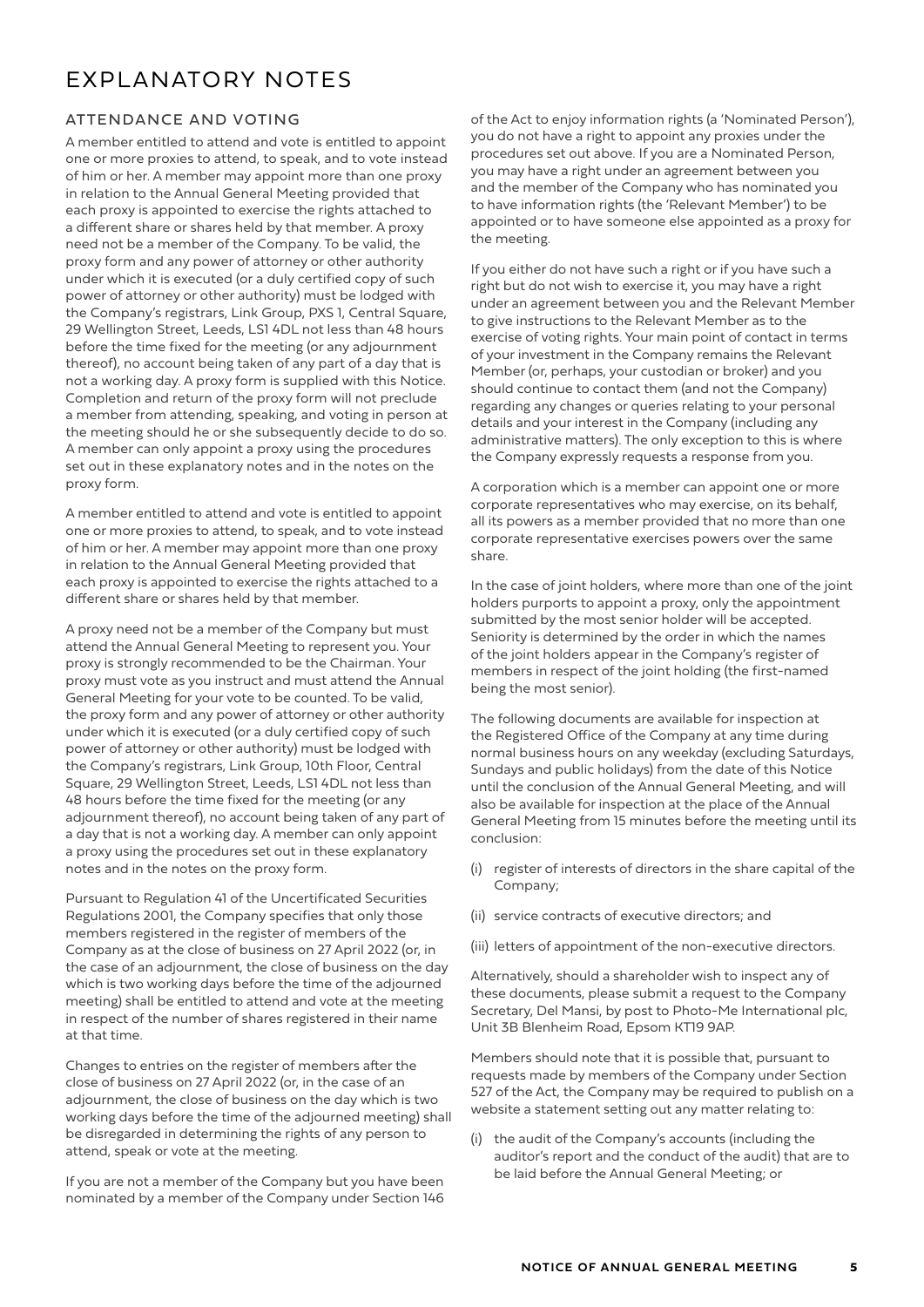## EXPLANATORY NOTES CONTINUED

(ii) any circumstance connected with an auditor of the Company ceasing to hold office since the previous meeting at which annual accounts and reports were laid in accordance with Section 437 of the Act.

The Company may not require the members requesting any such website publication to pay its expenses in complying with Sections 527 or 528 of the Act. Where the Company is required to place a statement on a website under Section 527 of the Act, it must forward the statement to the Company's auditor not later than the time when it makes the statement available on the website. The business which may be dealt with at the Annual General Meeting includes any statement that the Company has been required under Section 527 of the Act to publish on a website.

### VOTING USING CREST'S ELECTRONIC PROXY APPOINTMENT SERVICE

CREST members who wish to appoint a proxy or proxies by using the CREST electronic proxy appointment service may do so for the meeting and any adjournment(s) of it by using the procedures described in the CREST Manual (available via www.euroclear.com). CREST Personal Members or other CREST sponsored members, and those CREST members who have appointed a voting service provider(s), should refer to their CREST sponsor or voting service provider(s), who will be able to take the appropriate action on their behalf.

In order for a proxy appointment made by means of CREST to be valid, the appropriate CREST message (a 'CREST Proxy Instruction') must be properly authenticated in accordance with Euroclear UK & Ireland Limited's ('EUI') specifications and must contain the information required for such instructions, as described in the CREST Manual. The message must be transmitted so as to be received by the issuer's agent RA10 by 10.00 a.m. on 27 April 2022. For this purpose, the time of receipt will be taken to be the time (as determined by the timestamp applied to the message by the CREST Applications Host) from which the issuer's agent is able to retrieve the message by enquiry to CREST in the manner prescribed by CREST.

CREST members and, where applicable, their CREST sponsors or voting service providers should note that EUI does not make available special procedures in CREST for any particular messages. Normal system timings and limitations will therefore apply in relation to the input of CREST Proxy Instructions. It is the responsibility of the CREST member concerned to take (or, if the CREST member is a CREST personal member or sponsored member or has appointed a voting service provider(s), to procure that his CREST sponsor or voting service provider(s) take(s)) such action as shall be necessary to ensure that a message is transmitted by means of the CREST system by any particular time. In this connection, CREST members and, where applicable, their CREST sponsors or voting service providers are referred, in particular, to those sections of the CREST Manual concerning practical limitations of the CREST system and timings.

CREST personal members or other CREST sponsored members, and those CREST members who have appointed voting service provider(s) should contact their CREST sponsors or voting service provider(s) for assistance with appointing proxies via CREST. For further information on CREST procedures, limitations and system timings

please refer to the CREST Manual (available from https:// www.euroclear.com/site/public/EUI). The Company may treat as invalid a proxy appointment sent by CREST in the circumstances set out in Regulation 35(5)(a) of the Uncertificated Securities Regulations 2001.

## SUBMISSION OF HARD COPY AND ELECTRONIC REQUESTS

Where you, being a member or members of the Company, wish to request the Company to publish audit concerns, such requests must be made in accordance with one of the following ways:

- (a) a hard copy request which is signed by you, stating your full name and address, being sent to Photo-Me International plc, Unit 3B Blenheim Road, Epsom, Surrey KT19 9AP for the attention of the Company Secretary, Del Mansi; or
- (b) a request stating your full name and address, being sent by e-mail to IR@photo-me.co.uk. Please state 'AGM 2022' in the subject line of the e-mail.

You may not use any electronic address provided either in this Notice of Annual General Meeting or the Chairman's letter in respect of the appointment of a proxy or variation or revocation of proxy voting instructions.

A copy of this Notice and information regarding the meeting, including the information required by Section 311A of the Act, can be found at www. photo-me.com

## RESOLUTIONS

Resolutions 1 to 12 inclusive are Ordinary Resolutions, which will be passed if more than 50% of the votes cast are in favour.

Resolutions 13 to 16 inclusive are Special Resolutions which require that at least 75% of the votes are cast in favour.

## RESOLUTION 1: TO RECEIVE THE 2021 ANNUAL REPORT

The directors will present to the Annual General Meeting ('AGM') the Accounts and the Reports of the directors and the auditor for the year ended 31 October 2021. These are contained in the Company's Annual Report. As a shareholder you will have received, or will be receiving, the 2021 Annual Report and Accounts either as a hard copy or via our website (www.photo-me.com) and may raise any questions on the 2021 Annual Report under this resolution.

#### RESOLUTION 2: APPROVAL OF THE DIRECTORS' REMUNERATION REPORT

The purpose of Resolution 2 is to seek the approval of the Directors' Remuneration Report for the year ended 31 October 2021 as required by sections 439 of the Companies Act 2006 (the 'Act'), excluding the part of the report which sets out the Directors' Remuneration Policy.

The report is set out on pages 74 to 90 of the 2021 Annual Report. This resolution is advisory in nature and no individual director's remuneration is dependent on it.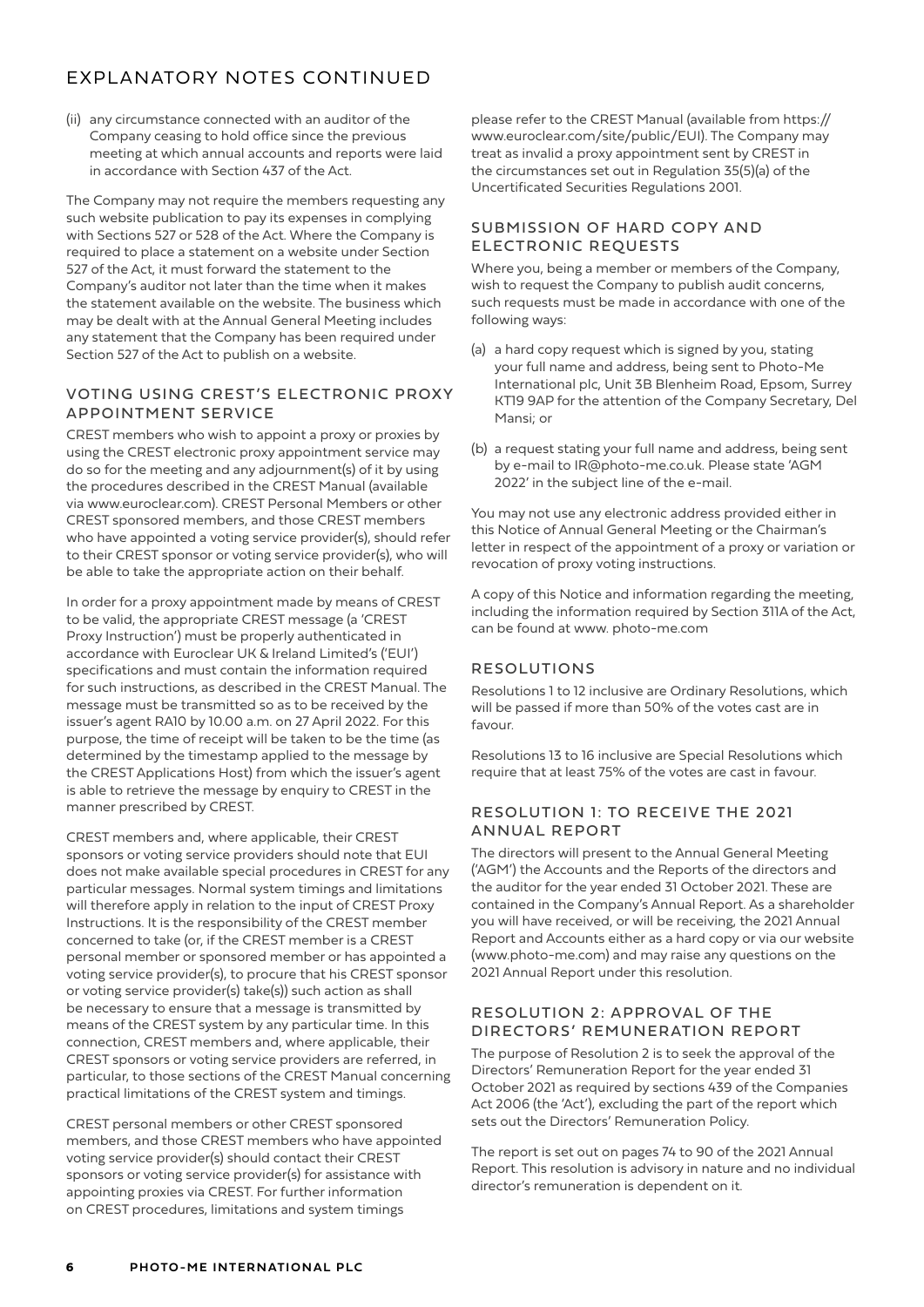#### RESOLUTION 3: TO DECLARE A FINAL DIVIDEND

The final dividend of 2.89p per ordinary share is recommended by the directors for shareholders on the register at the close of business on 19 April 2022. The ex-dividend date will be 14 April 2022. If Resolution 3 is approved, the dividend will be paid on 13 May 2022.

#### RESOLUTION 4: RE-APPOINTMENT OF AUDITOR

At each general meeting of the Company at which the accounts are laid before the members, the Company is required to appoint an auditor to serve until the next such meeting. Resolution 4 seeks approval for the reappointment of Mazars LLP as auditor of the Company until the conclusion of the Annual General Meeting for the financial year ending 31 October 2022. It is proposed that Mazars LLP be re-appointed as auditor of the Company.

## RESOLUTION 5: AUTHORISING DIRECTORS TO DETERMINE THE REMUNERATION OF THE AUDITOR

Resolution 5 authorises the directors, in accordance with standard practice, to determine the remuneration of the Company's auditor.

## RESOLUTIONS 6 TO 11: ELECTION/ RE-ELECTION OF DIRECTORS

The Company's Articles of Association require that any director appointed by the Board retires and seeks reelection at the first Annual General Meeting following their appointment, and that all directors stand for re-election every three years.

The Company has seven non-executive directors, five of whom are determined by the Board to be independent directors in accordance with the criteria set out in the UK Corporate Governance Code. The Board considers that their skills, experience, independence and knowledge of the Company enable them to discharge their respective duties and responsibilities effectively.

In relation to the election and re-election of the directors in Resolutions 6 to 11 inclusive, the Board confirms, following formal evaluation, that their performance continues to be effective and that they continue to demonstrate commitment to their roles.

The Listing Rules require companies that have a controlling shareholder or shareholders to put the election or reelection of independent directors to a dual vote of (a) the shareholders as a whole and (b) the independent shareholders, being any person entitled to vote on the election of directors who is not a controlling shareholder of the Company. As a result of Tibergest PTE Ltd, a company wholly-owned by Mr. Serge Crasnianski holding 137,884,846 ordinary shares of the Company shares in aggregate, representing approximately 36.48 per cent. of the existing issued share capital of the Company, resolutions 6, 10 and 11 relating to the re-election of Emmanuel Olympitis and the election of René Proglio and Sigieri Diaz della Vittoria Pallavicini as directors are therefore being proposed as ordinary resolutions which all shareholders may vote on but in addition the company will separately count the number of votes cast by independent shareholders in favour of the resolutions (as a proportion of the total votes of independent shareholders cast on the resolutions) to determine whether the second threshold referred to in (b) above has been met. The Company will announce the results of resolutions 6, 10 and 11 on this basis as well as announcing the results of the ordinary resolutions of all shareholders.

#### RESOLUTION 6: RE-ELECTION OF EMMANUEL OLYMPITIS (NON-EXECUTIVE DIRECTOR)

Mr Olympitis was appointed to the Board in December 2009. He is senior independent non-executive director, Chairman of the Remuneration Committee and a member of the Nomination and Audit Committees. His previous directorships include China Cablecom Holdings Limited (NASDAQ), Canoel International Energy Limited (Canada), Matica plc, Secure Fortress plc, Bulgarian Land Development plc, Norman 95 plc, Pacific Media plc (Executive Chairman) and Bella Media plc (Chairman). His early career was in merchant banking and financial services, and included roles as Executive Director of Bankers Trust International Ltd, Group Chief Executive of Aitken Hume International plc and Executive Chairman of Johnson & Higgins Ltd. He was last appointed by Shareholders in 2019.

Mr Olympitis wishes to stand for re-appointment. The Nomination Committee (with Mr Olympitis abstaining) considers that Mr Olympitis is independent and that, following formal performance evaluation, his performance remains effective especially with regard to his responsibilities as Chairman of the Board and as a member of other Board Committees. The Board recommends his re-election as a director

## RESOLUTION 7: RE-ELECTION OF JEAN-MARC JANAILHAC (EXECUTIVE OFFICER)

Mr Janailhac, who has been an executive director of the Company since July 2019, will assume the role of chair of the newly-formed Executive Committee responsible for reviewing and implementing operational decisions across the Group.

Mr Janailhac wishes to stand for re-election. The Nomination Committee considers that Mr Janailhac's performance as an executive director has been effective and the Board recommends his re-election as a director.

## RESOLUTION 8: ELECTION OF MS TANIA CRASNIANSKI (EXECUTIVE DIRECTOR)

Tania Crasnianski joined the Board on 23 June 2021 having previously worked for the Group since 1 June 2020 as head of legal and general secretary, and shortly thereafter took over the supervision of the Group's entities in Germany and Austria. This was extended on 13 September 2021 to include the UK, Ireland and Switzerland.

Tania Crasnianski wishes to stand for election. The Nomination Committee considers that Tania Crasnianski performance as an Executive Director has been effective and the Board recommends her election as a director.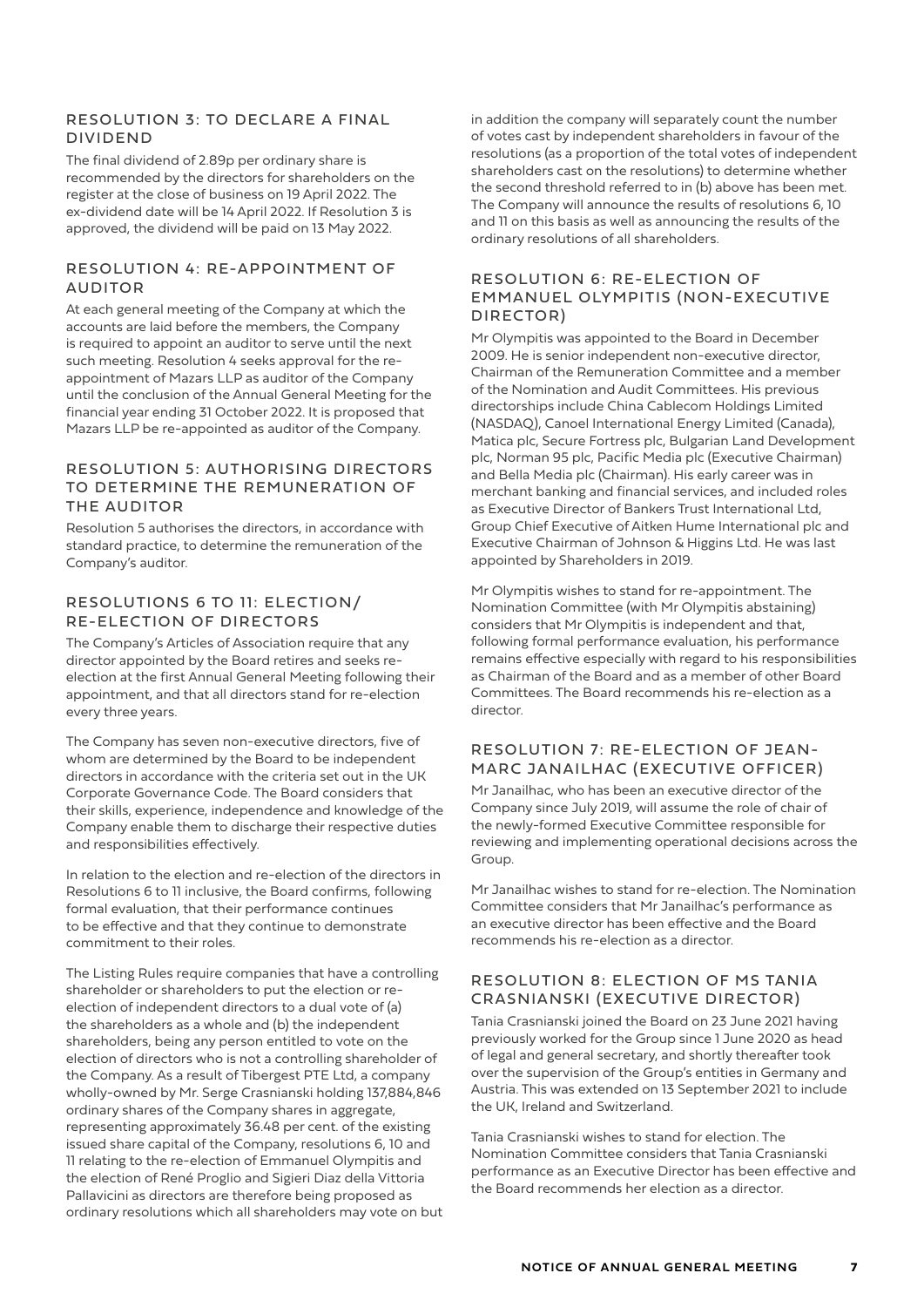## EXPLANATORY NOTES CONTINUED

## RESOLUTION 9: ELECTION OF CAMILLE CLAVERIE (NON-EXECUTIVE DIRECTOR)

Camille Claverie joined the Board on 23 June 2021.

Camille Claverie is a Director at Montefiore Investment where her responsibilities cover deal origination, and execution and investment monitoring to support companies and management teams in their growth plans. Ms. Claverie has previously held roles at Sagard, latterly as Principal, and at Morgan Stanley. The Board considers Ms Claverie to be non-independent because she works for Montefiore Investment which currently holds 9.8% of the issued share capital of Photo-Me.

Camille Claverie wishes to stand for election. The Nomination Committee considers that Ms Claverie's performance remains effective. The Board recommends her election as a director.

## RESOLUTION 10: ELECTION OF RENÉ PROGLIO (NON-EXECUTIVE DIRECTOR)

René Proglio joined the Board on 23 June 2021 and is a member of the Audit Committee.

René Proglio worked at Morgan Stanley for 17 years and during that time he held senior roles, including as Managing Director (2004-2007) and as Head of Investment Banking (2008-2010). ). He was Country Head for France from 2010 to 2020.

Before this, he was a Partner at Ernst & Young. He recently joined PJT Partners as a Partner.

Mr Proglio wishes to stand for election. The Nomination Committee considers that Mr Proglio's performance remains effective. The Board recommends his election as a director.

## RESOLUTION 11: ELECTION OF MR SIGIERI DIAZ DELLA VITTORIA PALLAVICINI (NON-EXECUTIVE DIRECTOR)

Sigieri Pallavicini joined the Board on 23 June 2021.

Sigieri Pallavicini is the founder and managing partner of Italian private equity firm Armònia SGR. For 15 years Mr. Pallavicini was the founder CEO and Chairman of GWM Financial Group and he was CEO of Greentech Energey Systems A.S, a Danish renewable energy company. During his career, Sigieri has worked in several financial institutions including Morgan Stanley, Lehman Brothers, Merrill Lynch and JP Morgan.

The Board considers Mr Pallavicini to be independent. Mr Pallavicini wishes to stand for election. The Nomination Committee considers that Mr Pallavicini's performance remains effective. The Board recommends his election as a director.

## RESOLUTION 12: GENERAL AUTHORITY TO ALLOT SHARES

Under section 551 of the Act, the directors may only allot shares or grant rights to subscribe for, or convert any security into, shares if authorised to do so by shareholders in a general meeting. The existing authority provided at last year's AGM to allot shares in this way expires at the conclusion

of this year's AGM. Consequently, this Resolution seeks to renew the authority for a further period until the earlier of the conclusion of next year's AGM or 15 months from the date this Resolution is passed (unless previously renewed, varied or revoked by the Company in general meeting). The aggregate nominal value which can be allotted under the authority set out in paragraph (i) of the Resolution is limited to £630,019, which represents approximately onethird of the Company's issued ordinary share capital as at 28 February 2022, being the latest practicable date before the publication of this Notice of AGM (hereinafter called the Latest Practicable Date).

There is no statutory limit on the maximum nominal amount of the section 551 allotment authority under the Act but, under the Investment Association's guidelines (the 'IA Guidelines'), the Investment Association members will regard as routine resolutions seeking authority to allot shares representing up to two-thirds of the Company's existing issued share capital, providing any amount in excess of one-third of existing issued shares should be applied to fully pre-emptive rights issues only. In accordance with this guidance issued by The Investment Association, the authority in paragraph (ii) of the Resolution permits the directors to allot shares, or to grant rights to subscribe for, or convert any security into, shares in the Company only in connection with a rights issue, up to a nominal value of £1,260,038, as reduced by the nominal amount of any shares issued under paragraph (i) of the Resolution.

This amount (before any reduction) represents approximately two- thirds of the Company's issued ordinary share capital as at the Latest Practicable Date.

The directors have no present intention of exercising this authority, which would expire at the conclusion of the next AGM or, if earlier, 15 months from the date on which the Resolution is passed, other than (under paragraph (i)) in respect of the Company's share option schemes. This authority supersedes all previous authorities and the directors intend to seek its renewal at next year's AGM. At the date of this Notice, no shares are held by the Company in Treasury.

#### RESOLUTION 13: TO ALLOW A GENERAL MEETING ON NOT LESS THAN 14 DAYS' NOTICE

This resolution is required as a result of the implementation in 2009 of the Shareholder Rights Directive. The regulation implementing this Directive increased the notice period for general meetings under the Act to 21 days. The Company will be able to call general meetings (other than an Annual General Meeting) on 14 clear days' notice as long as shareholders have approved the calling of meetings on 14 days' notice. Resolution 13 seeks such approval. The approval will be effective until the Company's next Annual General Meeting, where it is intended that a similar resolution will be proposed. The Company will also need to meet the requirements for electronic voting under the Directive before it can call a general meeting on 14 days' notice. It is confirmed that the ability to call a general meeting on 14 clear days' notice would only be used in limited circumstances and where the shorter notice period will be to the advantage of shareholders as a whole.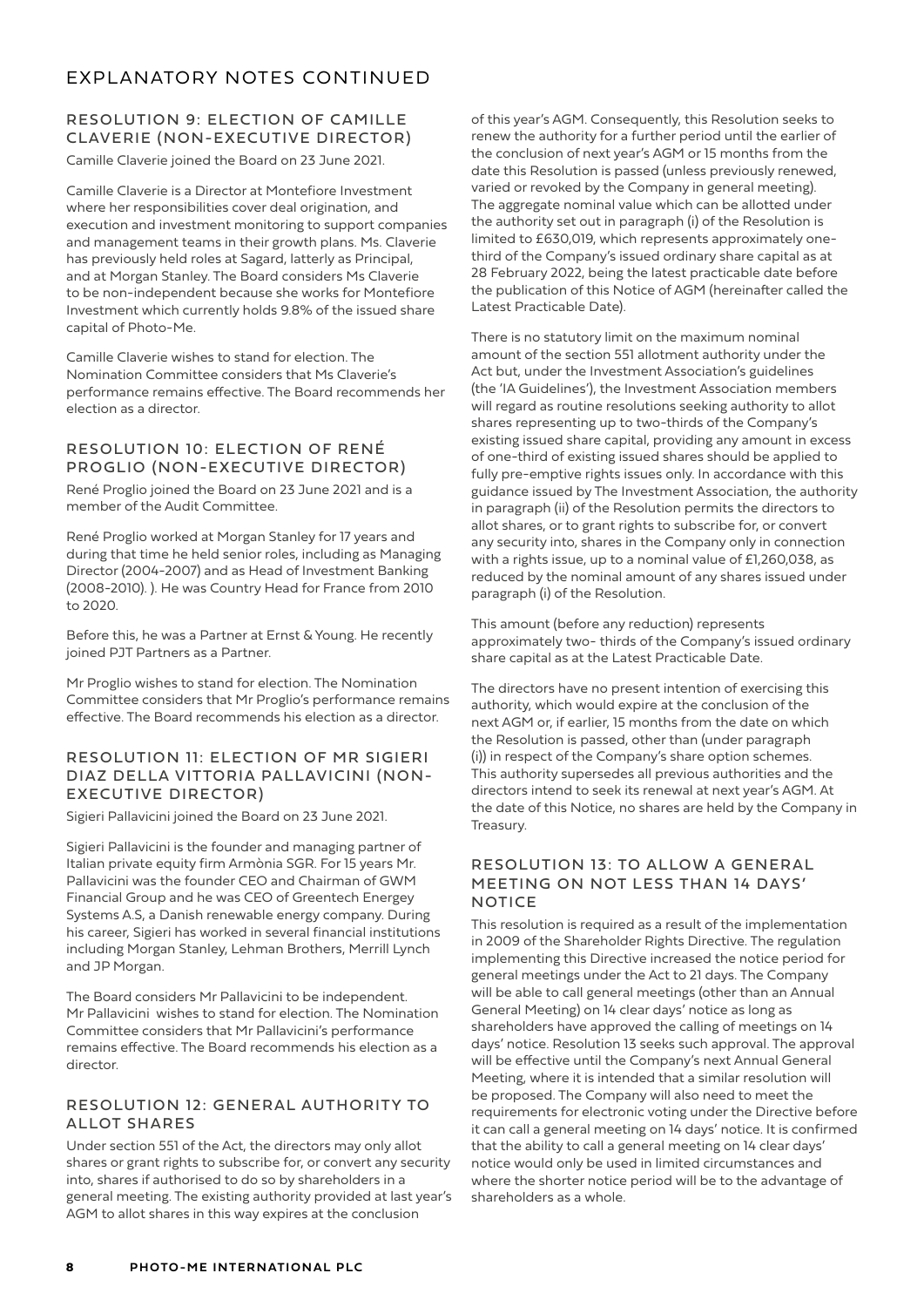#### RESOLUTION 14: DISAPPLICATION OF PRE-EMPTION RIGHTS

Under section 561 of the Act, if the directors wish to allot any equity securities for cash, or sell any treasury shares, (other than in connection with an employee share plan), they must, in the first instance, offer them to existing shareholders in proportion to their holdings (a 'pre-emptive offer'). There may be occasions, however, when the directors need the flexibility to allot shares for cash, or sell treasury shares, without a pre-emptive offer, which can be done under the Act if the shareholders have first waived their pre-emption rights by special resolution.

The effect of Resolution 14, if passed, would be to enable the directors to issue shares for cash (or sell shares held as treasury shares) up to an aggregate nominal amount not exceeding £94,503 (being equal to 5% of the Company's issued ordinary share capital as at the Latest Practicable Date) without first offering them to existing shareholders on a proportional basis.

In respect of the power granted under Resolutions 14 and 15, the directors confirm their intention to follow the provisions of the Pre-Emption Group's Statement of Principles regarding cumulative usage of authorities within a rolling three-year period where the Principles provide that usage in excess of 7.5% of the issued ordinary share capital of the Company should not take place without prior consultation with shareholders. Unless renewed, this power would expire when the authority given by Resolution 12 to allot shares expires (whether or not renewed) or is revoked (if this is earlier) and the directors intend to seek its renewal at next year's AGM.

The Directors have no present intention to exercise the authority conferred by this resolution.

#### RESOLUTION 15: ADDITIONAL DISAPPLICATION OF PRE-EMPTION RIGHTS

The same considerations regarding the Act as detailed under the note to Resolution 14 apply to Resolution 15.

The effect of Resolution 15, if passed, would be to enable the directors to issue shares for cash (or sell shares held as treasury shares) up to an additional aggregate nominal amount not exceeding £94,503 (being equal to 5% of the Company's issued ordinary share capital as at the Latest Practicable Date) without first offering them to existing shareholders on a proportional basis.

In compliance with the Statement of Principles, the directors confirm that they will not allot equity securities for cash, and/ or sell treasury shares, on a non-pre-emptive basis pursuant to the authority in Resolution 15 other than in connection with an acquisition or specified capital investment which is announced contemporaneously with the issue or which has taken place in the preceding six-month period and is disclosed in the announcement of the allotment.

Unless renewed, this power would expire when the authority given by Resolution 12 to allot shares expires (whether or not renewed) or is revoked (if this is earlier) and the directors intend to seek its renewal at next year's AGM.

The directors have no present intention to exercise the authority conferred by this resolution.

### RESOLUTION 16: AUTHORITY TO PURCHASE OWN SHARES

Under the Act, the Company requires authorisation from shareholders if it is to purchase its own shares.

Shareholder approval is being sought to renew the general authority to the Company to make market purchases of its own shares. The authority will be in respect of up to 37,801,164 ordinary shares (being equal to 10% of the Company's issued ordinary share capital as at the Latest Practicable Date). The Resolution specifies the minimum and maximum prices at which the ordinary shares may be bought under this authority. It will be effective until the conclusion of the next AGM or, if earlier, 15 months from the date on which the Resolution is passed. If granted, the authority would only be exercised if an improvement in earnings per share was expected to result and the purchase would be in the best interests of shareholders generally. The Company has no present intention to purchase its own shares.

The Company has the choice of cancelling shares which have been repurchased or of holding them as treasury shares (or a combination of both). Treasury shares are essentially shares which have been repurchased by the Company and which it is allowed to hold pending either reselling them for cash, cancelling them or, if authorised, using them for the purposes of its employee share plans. The directors believe that it is desirable for the Company to have this choice. Holding the repurchased shares as treasury shares would give the Company the ability to resell or transfer them quickly and cost-effectively and would provide the Company with additional flexibility in the management of its capital base.

No dividends will be paid on, and no voting rights will be exercised in respect of, treasury shares. Shares held as treasury shares will not automatically be cancelled and will not be taken into account in future calculations of earnings per share (unless they are subsequently resold or transferred out of treasury). The Company did not purchase any of its shares in the 12 months ended 31 October 2021.

The Company's issued share capital as at the Latest Practicable Date was £1,890,058 divided into 378,011,637 ordinary shares of 0.5p each. As at the Latest Practicable Date, the total number of voting rights in the Company was 378,011,637.

The total number of options over ordinary shares outstanding as at the Latest Practicable Date was 7,549,809, representing approximately 2 % of the issued share capital. If the authority to buy back shares under this Resolution were exercised in full, the total number of options to subscribe for ordinary shares outstanding as at the Latest Practicable Date would, assuming no further ordinary shares are issued, represent approximately 2.22% of the issued share capital.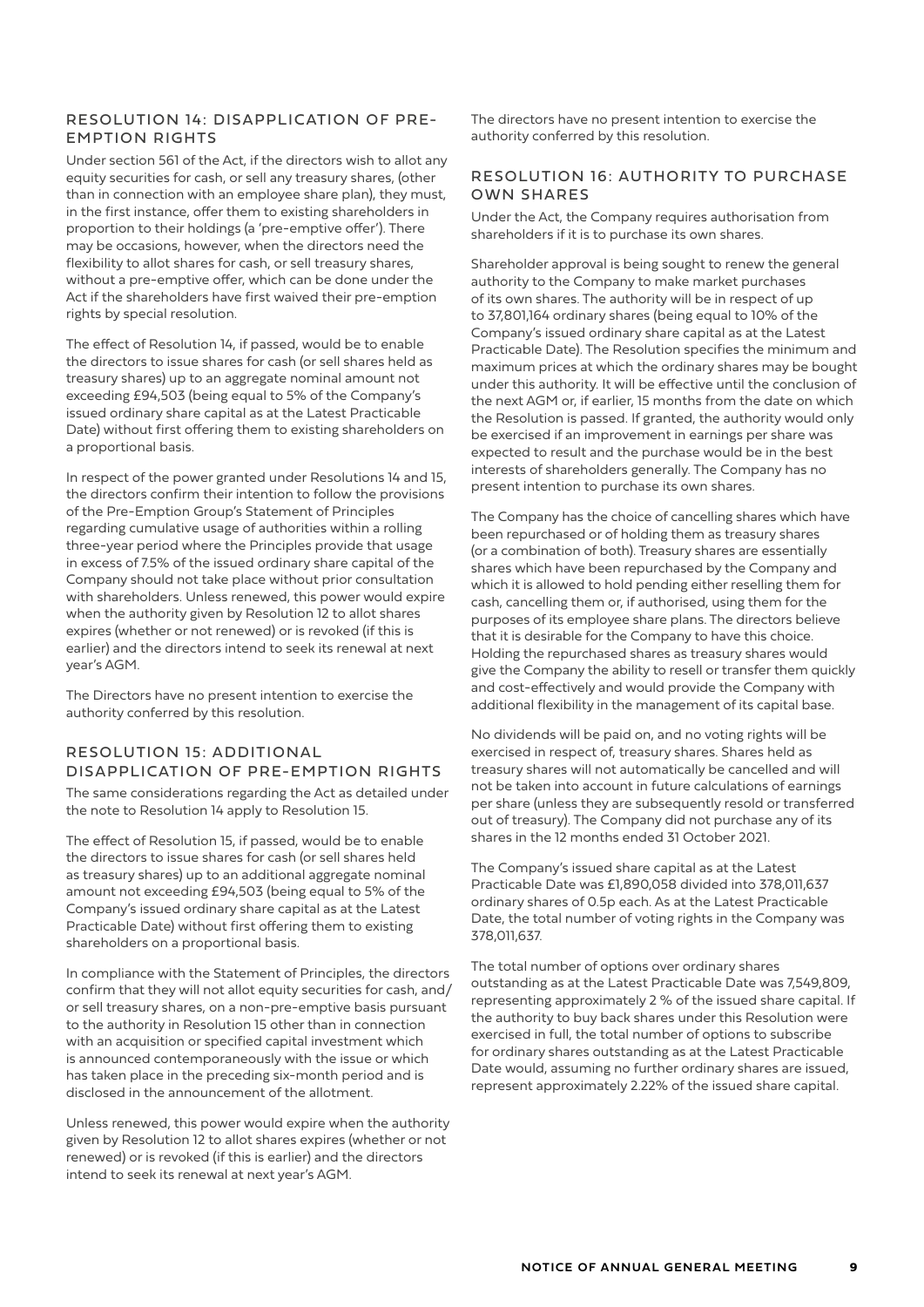# LOCATION OF ANNUAL GENERAL MEETING

Location of Annual General Meeting, to be held at the offices of Hudson Sandler LLP, 25 Charterhouse Square, London EC1M 6AE.



#### BY TUBE

Barbican is the nearest tube station – Circle, Hammersmith & City, and Metropolitan lines.

Farringdon is less than five minute walk away – Circle, Hammersmith & City, and Metropolitan lines.

#### BY TRAIN

We are a less than five-minute walk from Farringdon National Rail Station, also about a fifteen minute walk from Moorgate/Liverpool Street Stations.

#### BY CAR

From Aldersgate Street, turn on to Long Lane; continue down alongside Smithfield Market and follow the one-way system, bearing right through the market on East Poultry Avenue.

From East Poultry Avenue turn right on to Charterhouse Street.

Continue up Charterhouse Street (Smithfield Market on the right), past Lindsey Street, until you reach Charterhouse Square. No. 25 overlooks the Square.

If approaching from Farringdon Road, turn on to Charterhouse Street. Continue up Charterhouse Street (Smithfield Market on the right), past Lindsey Street, until you reach Charterhouse Square. No. 25 overlooks the Square.

There is only private parking available outside the office. The closest NCP car parks are situated on Aldersgate Street and West Smithfield Central Market.